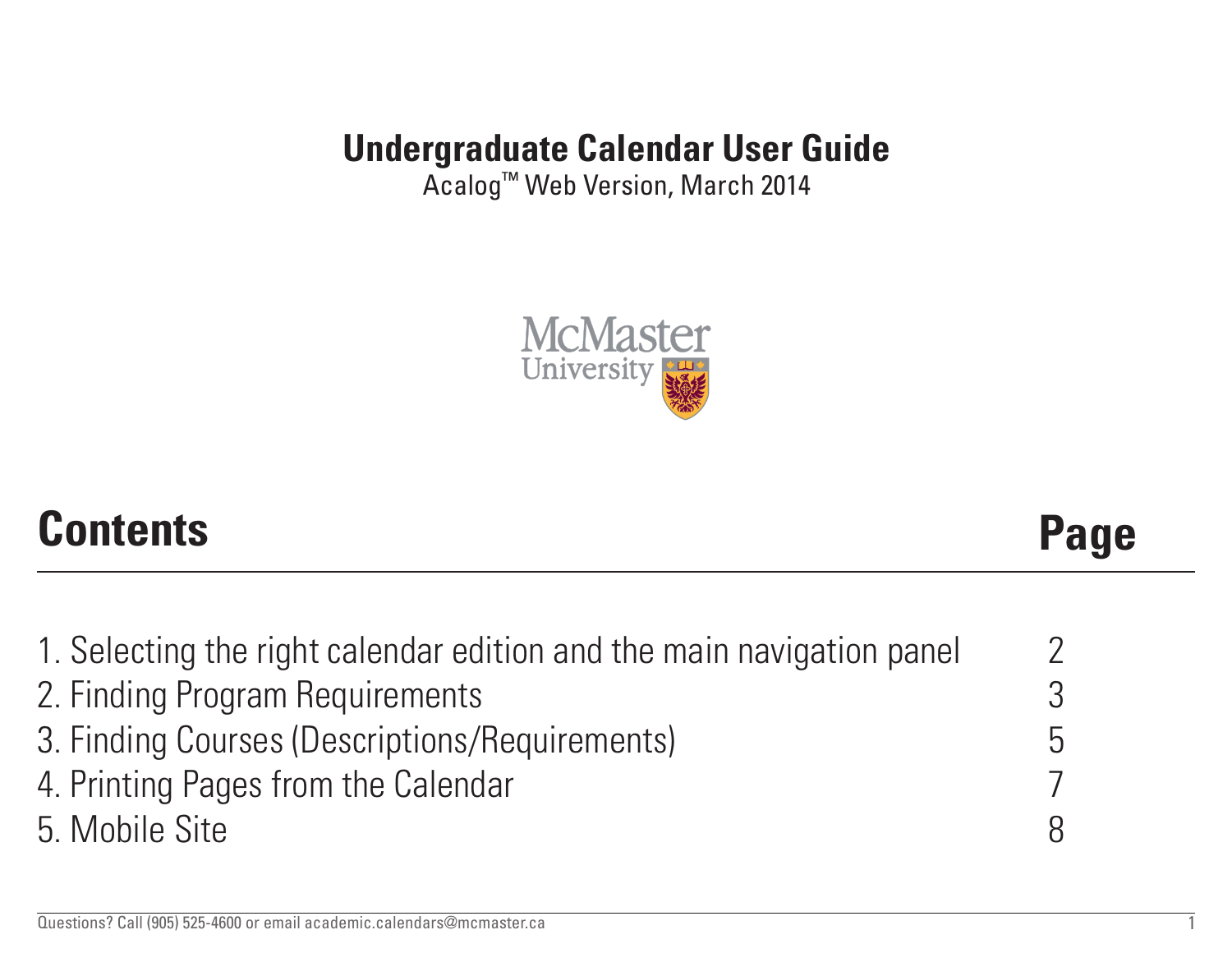## 1. Selecting the right calendar edition

Choose the correct edition of the calendar by clicking on the drop-down box at the right-hand side of the screen (Fig. A). Current undergraduate and graduate studies calendars appear in this list, as will archived calendars from 2013-14 onward. For archived undergraduate calendars from 1978- 2014, please visit http://registrar.mcmaster.ca/undergraduate-calendar-archive. The main chapters of the calendar can be accessed from any page via the main navigation on the left-hand side of the screen (e.g. policies, courses, financial aid, etc.).



Fig. A (left): Select the calendar you want by clicking the dropdown box at the top left of the screen. The main navigation panel for the calendar is at the left-hand side of the screen.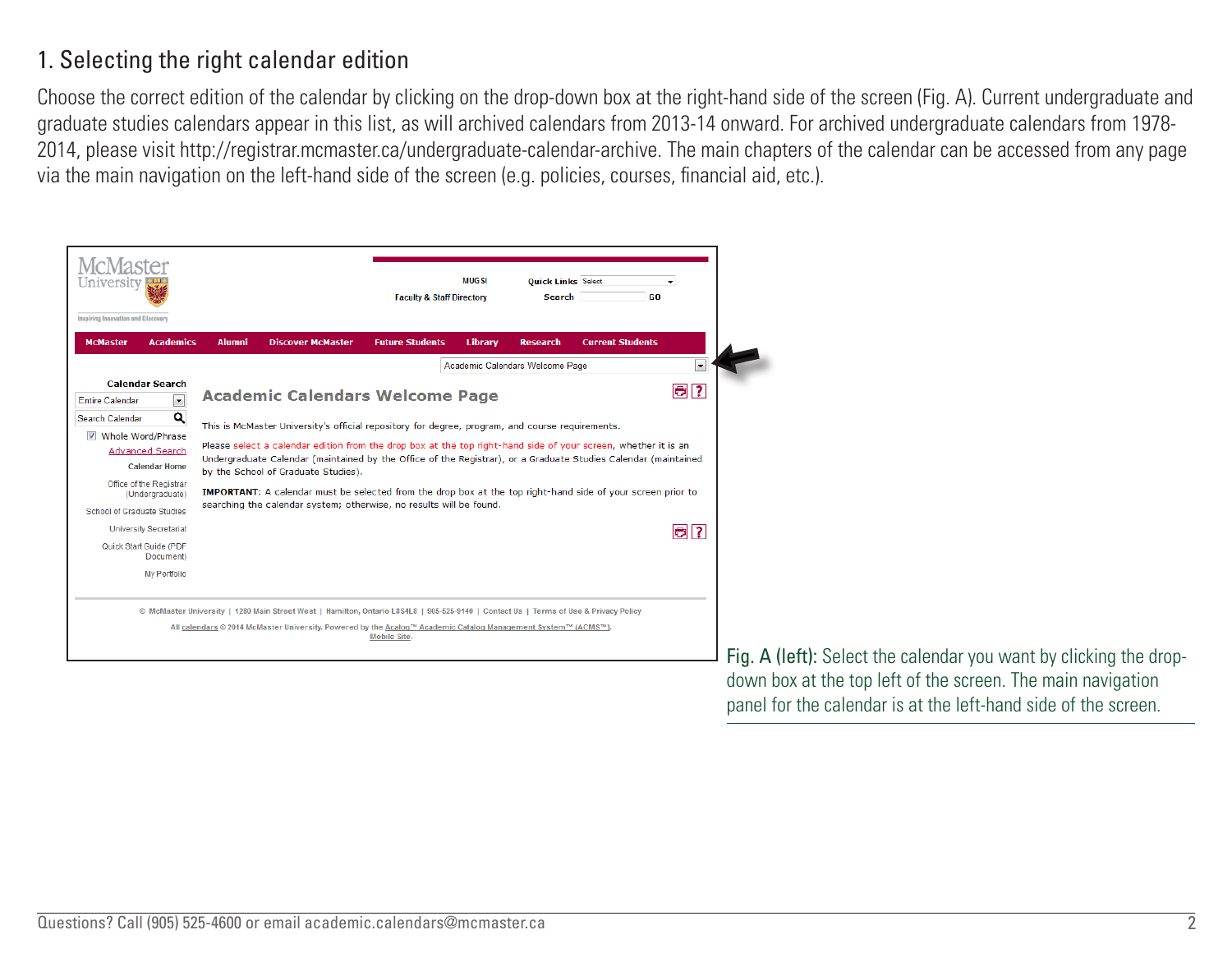#### 2. Finding Program Requirements

There are several ways to determine program requirements in the McMaster calendar. You may search for a program using the *Advanced Search* field (Fig. B), by clicking on *Programs available by Degree* in the main (left) navigation (Fig. C), or by navigating first to a Faculty or department's section that offers that particular program (Fig. D).

| <b>McMaster</b><br>University                        |                                                          | <b>MUGSI</b><br><b>Faculty &amp; Staff Directory</b>   | <b>Quick Links Select</b><br>$\overline{\phantom{a}}$<br>GO.<br><b>Search</b> |                          | Arts & Science Program<br><b>Groote School of Business</b><br>(Faculty of Business) | ENGLISH 1A03 - Literature in English: Shorter Genres<br><b>ENGLISH 2RW6 - Reading and Writing Criticism</b> |  |
|------------------------------------------------------|----------------------------------------------------------|--------------------------------------------------------|-------------------------------------------------------------------------------|--------------------------|-------------------------------------------------------------------------------------|-------------------------------------------------------------------------------------------------------------|--|
| Inspiring Innovation and Discovery                   |                                                          |                                                        |                                                                               |                          | <b>Faculty of Engineering</b><br>Faculty of Health Sciences                         | Page: 1   2   3   4   5   6   7  Forward 6 -> 8                                                             |  |
| <b>McMaster</b><br><b>Academics</b>                  | Alumni<br><b>Discover McMaster</b>                       | <b>Future Students</b><br>Library                      | <b>Current Students</b><br><b>Research</b>                                    |                          | <b>Faculty of Humanities</b>                                                        |                                                                                                             |  |
|                                                      |                                                          |                                                        | Undergraduate Calendar 2014-2015 (Fall/Winter)                                | $\overline{\phantom{a}}$ | <b>Faculty of Science</b>                                                           | <b>Courses - Keyword/Phrase Matches</b>                                                                     |  |
| <b>Calendar Search</b>                               |                                                          |                                                        |                                                                               |                          | <b>Faculty of Social Sciences</b>                                                   | Results for whole word "English".                                                                           |  |
| $\overline{\phantom{a}}$<br><b>Entire Calendar</b>   | <b>Calendar Search</b>                                   |                                                        |                                                                               | $\star$ ?                | nterdisciplinary Minors and<br><b>Thematic Areas</b>                                | ENGLISH 2B06 - The Development of English Drama                                                             |  |
| $\alpha$<br>Search Calendar                          | <b>Search Options</b>                                    |                                                        |                                                                               |                          | <b>Certificate and Diploma</b>                                                      | ENGLISH 3L06 - The Earliest English Language and Literature                                                 |  |
| hole Word/Phrase<br><b>Advanced Search</b>           | Choose search locations to narrow or expand your search. |                                                        |                                                                               |                          | Programs                                                                            | ENGLISH 1C06 - A History of English Literature                                                              |  |
| Calendar Home                                        |                                                          |                                                        |                                                                               |                          | Availability of Upper-Level                                                         | ENGLISH 3C06 - Medieval Literature in England, 1200-1500                                                    |  |
| <b>Sessional Dates</b>                               | Enter a keyword or phrase.<br>English                    | <b>Search Locations</b><br>Courses [Show prefix list.] |                                                                               |                          | Courses                                                                             | ENGLISH 2M06 - Concepts of Culture                                                                          |  |
| Program Listings (by Degree)                         | Find whole word or phrase only.                          | $\triangledown$ Programs                               |                                                                               |                          | Degrees and Programs:<br>ton in Years                                               | <b>ENGLISH 4CF3 - Contemporary Fiction</b>                                                                  |  |
| <b>Course Listings</b>                               | Search                                                   | Hierarchy Ites<br>Other Conten                         |                                                                               |                          | ctive Courses Available To                                                          | ENGLISH 4X03 - Honours Essav                                                                                |  |
| <b>Admission Requirements</b>                        |                                                          |                                                        |                                                                               |                          | <b>Level I Students</b>                                                             | ENGLISH 1AA3 - Literature in English: Longer Genres                                                         |  |
| <b>Application Procedures</b>                        |                                                          |                                                        |                                                                               | $\star$ ?                | llection and Disclosure of<br><b>Personal Information</b>                           | ENGLISH 1A03 - Literature in English:                                                                       |  |
| General Academic<br>Regulations                      |                                                          |                                                        |                                                                               |                          | <b>Senate Policy Statements</b>                                                     | Genres                                                                                                      |  |
| <b>Financial Information</b>                         |                                                          |                                                        |                                                                               |                          |                                                                                     | ENGLISH 2RW6 - Reading and Writing Criticism                                                                |  |
| Student Financial Aid &<br>Scholarships              |                                                          |                                                        |                                                                               |                          | cademic Facilities, Student<br>services and Organizations                           | Page: 1   2   3   4   5   6   7  Forward 6 -> 18                                                            |  |
|                                                      |                                                          |                                                        |                                                                               |                          | <b>Governing Bodies</b>                                                             |                                                                                                             |  |
| Arts & Science Program                               |                                                          |                                                        |                                                                               |                          | <b>Presidents Emeriti</b>                                                           | <b>Programs - Keyword/Phrase Matches</b>                                                                    |  |
| DeGroote School of Business<br>(Faculty of Business) |                                                          |                                                        |                                                                               |                          | <b>Professors Emeriti</b>                                                           | Results for whole word "English".                                                                           |  |
| <b>Faculty of Engineering</b>                        |                                                          |                                                        |                                                                               |                          | ectory for Correspondence<br>and Enquiries                                          | Combined Honours in English and Another Subject (B.A.)                                                      |  |
| Faculty of Health Sciences                           |                                                          |                                                        |                                                                               |                          | <b>My Portfolio</b>                                                                 | English (B.A.)                                                                                              |  |
| <b>Faculty of Humanities</b>                         |                                                          |                                                        |                                                                               |                          |                                                                                     |                                                                                                             |  |
| Foculty of Science                                   |                                                          |                                                        |                                                                               |                          |                                                                                     | Honours English (B.A.)                                                                                      |  |

Fig. B (above): Click on *Advanced Search* at the left navigation, then enter the name of the program you are looking for in the keyword field. Be sure to check off 'Programs' in the search locations. In this example, all of the programs that contain 'English' in the program name will be displayed in the search results. This search also shows course results for the term 'English' as well.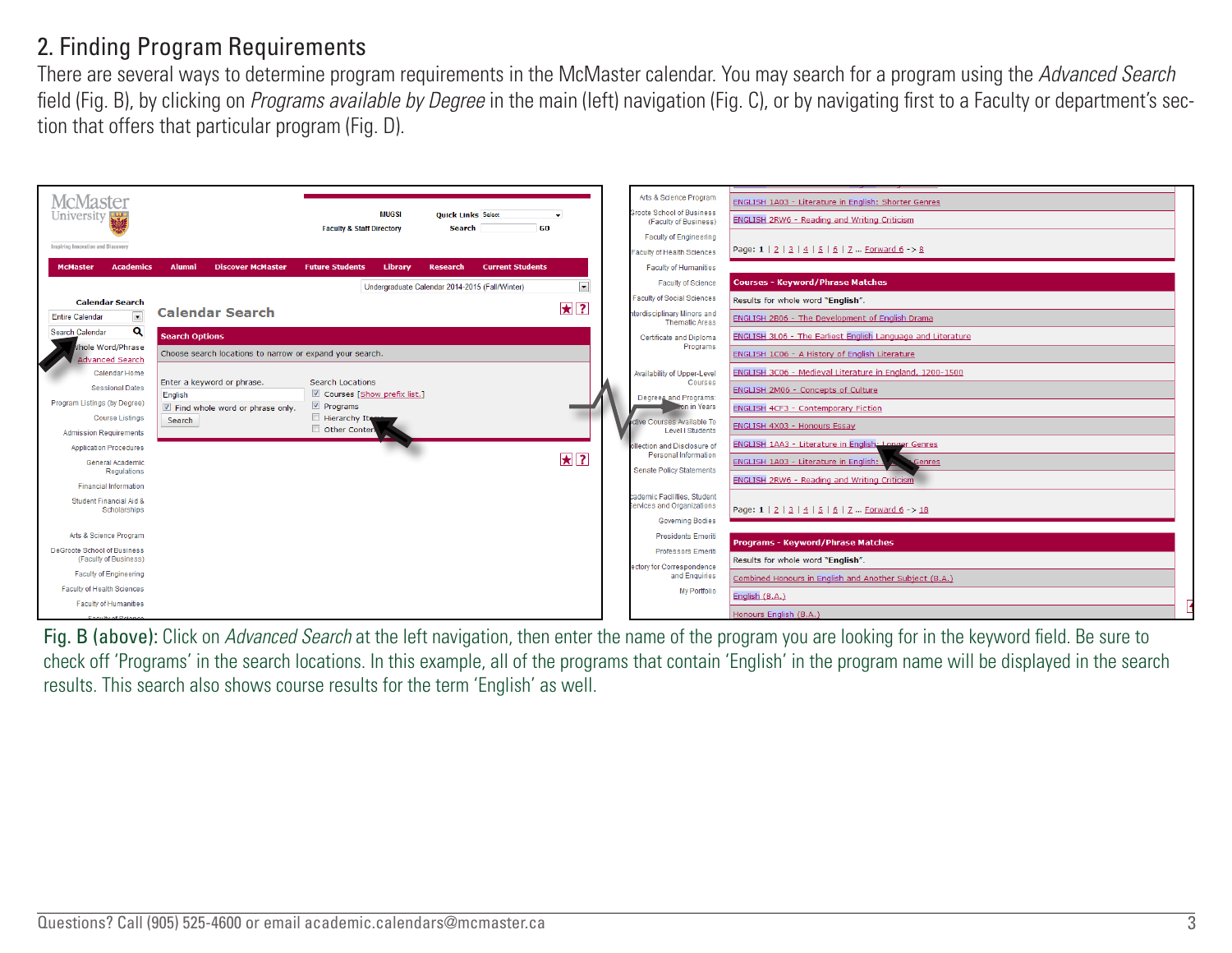#### Finding Program Requirements *(Continued)*

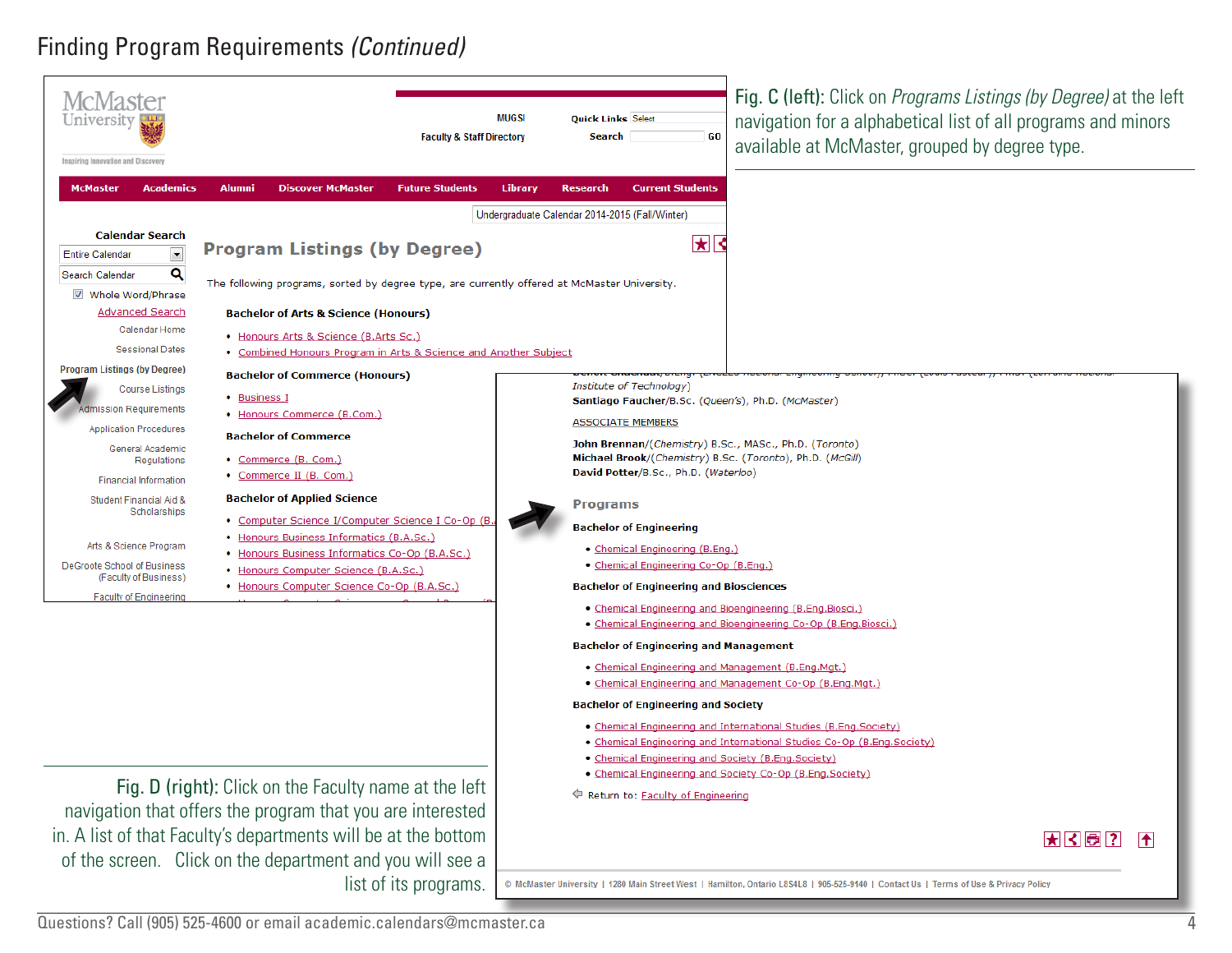#### 2. Finding Courses (Descriptions/Requirements)

Clicking on *Course Listings* in the left navigation will return a list of all of the courses that are published in the Undergraduate Calendar. From this point, you can filter the results further by prefix (e.g. SOC WORK), by code (e.g. 2A03), by type (the subject name), or by keyword (Fig. E). Once the list of courses is displayed, click on the name of the course and the full description will expand. To collapse the description, click on the course title once again (Fig. F). Course descriptions can even be expanded from within program requirements (Fig. G, page 5).

| <b>Advanced Search</b><br>Calendar Home<br><b>Sessional Dates</b><br>Program Listings (by Degree)<br><b>Course Listings</b><br><b>Admission Requirements</b><br><b>Application Procedures</b><br>General Academic<br>Regulations<br><b>Financial Information</b>                                                                                                                                                                                                                          | <b>Course Filter</b><br>Filter this list of courses using course prefix, course code, keywords or any combination.<br>Prefix:<br>Keyword or Phrase:<br>Code or Number:<br>Type<br>All types<br>All prefixes<br>$\blacksquare$ Find whole word or phrase only.                                                                                                                                                                                                                                                                                                                                                                                                                                                                                                                                                                                                                                                                                                                                                                                                                                                                                                                                                                                                                                                                                                               | <b>Filter</b>                                                                                                                                                                                                                                                                                                                                                                                                                                                                                                                                                                                                                                                                                                                                                                                                                                                                                                                                                                                                | Fig. E (left): Click on <i>Course Listings</i> at the left navigation for a<br>alphabetical list of all courses published in the undergraduate<br>calendar. The list can be further filtered using the 'course filter' at<br>the top of the screen. |
|-------------------------------------------------------------------------------------------------------------------------------------------------------------------------------------------------------------------------------------------------------------------------------------------------------------------------------------------------------------------------------------------------------------------------------------------------------------------------------------------|-----------------------------------------------------------------------------------------------------------------------------------------------------------------------------------------------------------------------------------------------------------------------------------------------------------------------------------------------------------------------------------------------------------------------------------------------------------------------------------------------------------------------------------------------------------------------------------------------------------------------------------------------------------------------------------------------------------------------------------------------------------------------------------------------------------------------------------------------------------------------------------------------------------------------------------------------------------------------------------------------------------------------------------------------------------------------------------------------------------------------------------------------------------------------------------------------------------------------------------------------------------------------------------------------------------------------------------------------------------------------------|--------------------------------------------------------------------------------------------------------------------------------------------------------------------------------------------------------------------------------------------------------------------------------------------------------------------------------------------------------------------------------------------------------------------------------------------------------------------------------------------------------------------------------------------------------------------------------------------------------------------------------------------------------------------------------------------------------------------------------------------------------------------------------------------------------------------------------------------------------------------------------------------------------------------------------------------------------------------------------------------------------------|-----------------------------------------------------------------------------------------------------------------------------------------------------------------------------------------------------------------------------------------------------|
| Student Financial Aid &<br>Scholarships<br>Arts & Science Program<br>DeGroote School of Business<br>(Faculty of Business)<br><b>Faculty of Engineering</b><br>Faculty of Health Sciences<br><b>Faculty of Humanities</b><br><b>Faculty of Science</b><br><b>Faculty of Social Sciences</b><br>Interdisciplinary Minors and<br><b>Thematic Areas</b><br>Certificate and Diploma<br>Programs<br>Availability of Upper-Level<br>Courses<br>Degrees and Programs:<br><b>Duration in Years</b> | Anthropology {010}<br>Courses in Anthropology are administered by the Department of Anthropolog<br>Chester New Hall, Room 524, ext. 24423<br>http://www.anthropology.mcmaster.ca<br><b>Department Notes</b><br>1. Not all Anthropology courses listed in this Calendar are taught every ye<br>the department's webpage and the timetable which is published annually<br>determine whether a course is offered.<br>2. Registration in all courses with a course code ending ** listed as indepe<br>arrangement with the instructor; otherwise, no grade will be submitted<br>"Undergraduate Course Offerings" on the department website for furthe<br>courses.<br>3. To identify Anthropology courses by subdiscipline, students should refer<br>Anthropology Subfields in the Department of Anthropology in the Facult<br>Calendar.<br>• ANTHROP 1AA3 - Introduction to Anthropology: Sex, Food and Death<br>• ANTHROP 1AB3 - Introduction to Anthropology: Identity, Race and Pow<br>• ANTHROP 2AN3 - The Anthropology of Food and Nutrition<br>• ANTHROP 2B03 - Indigenous Peoples of North America<br>• ANTHROP 2C03 - Archaeology of Environmental Crisis and Response<br>Fig. F (right): Click the title of any course in any list and the full<br>description will expand. To collapse the course description, simply<br>click the title of the course a second time. | <b>COURSES</b><br>If no prerequisite is listed, the course is open.<br>. BIOLOGY 1A03 - Cellular and Molecular Biology<br>. BIOLOGY 1M03 - Biodiversity, Evolution and Humanity<br>· BIOLOGY 1P03 - Introductory Biology<br>. BIOLOGY 2A03 - Integrative Physiology of Animals<br>· BIOLOGY 2B03 - Cell Biology<br>· BIOLOGY 2C03 - Genetics<br>. BIOLOGY 2D03 - Plant Biodiversity and Biotechnology<br>. BIOLOGY 2F03 - Fundamental and Applied Ecology<br>· BIOLOGY 2L03 - Experimental Design in Biology<br>. BIOLOGY 3AA3 - Fundamental Concepts of Pharmacology<br>. BIOLOGY 3B03 - Plant Physiology<br>. BIOLOGY 3DD3 - Communities and Ecosystems<br>. BIOLOGY 3EP3 - Applied Biology Placement<br>BIOLOGY 3FF3 - Evolution<br><b>BIOLOGY 3FF3 - Evolution</b><br>$3$ unit(s)<br>Three lectures, one tutorial; one term<br>Prerequisite(s): BIOLOGY 2C03 or MOL BIOL 2C03<br>. BIOLOGY 3MM3 - Invertebrate Form and Function<br>· BIOLOGY 3P03 - Cell Physiology<br>· BIOLOGY 3R03 - Field Biology I | . BIOLOGY 2EE3 - Introduction to Microbiology and Biotechnology<br>同<br>The major theoretical concepts and empirical findings in micro- and macro-evolution are surveyed.                                                                           |
|                                                                                                                                                                                                                                                                                                                                                                                                                                                                                           | $0.0 \times 11/005$ FOE 1000<br>⌒                                                                                                                                                                                                                                                                                                                                                                                                                                                                                                                                                                                                                                                                                                                                                                                                                                                                                                                                                                                                                                                                                                                                                                                                                                                                                                                                           | · BIOLOGY 3RF0 - Field Work I<br>. BIOLOGY 3S03 - An Introduction to Bioinformatics<br>. BIOLOGY 3SS3 - Population Ecolog                                                                                                                                                                                                                                                                                                                                                                                                                                                                                                                                                                                                                                                                                                                                                                                                                                                                                    | l <b>t</b>                                                                                                                                                                                                                                          |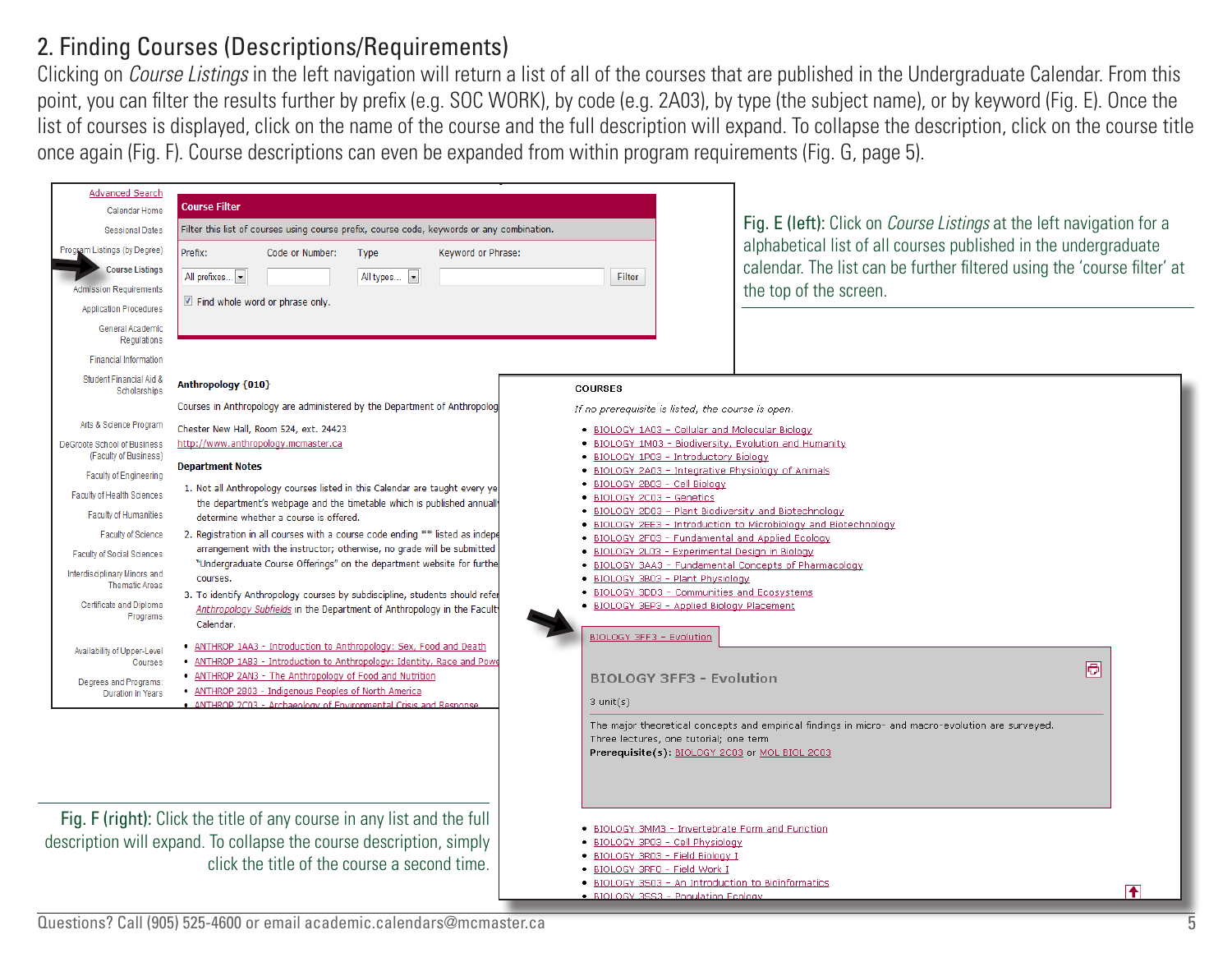#### Finding Courses *(Continued)*

| <b>McMaster</b>                                      | <b>Academics</b> | Alumni               | <b>Discover McMaster</b>                | <b>Future Students</b>                                                                                  | Library                                          | <b>Research</b>                | <b>Current Students</b>                                                                                            |  |  |
|------------------------------------------------------|------------------|----------------------|-----------------------------------------|---------------------------------------------------------------------------------------------------------|--------------------------------------------------|--------------------------------|--------------------------------------------------------------------------------------------------------------------|--|--|
|                                                      |                  |                      |                                         |                                                                                                         |                                                  | Undergraduate Calendar 2013-14 |                                                                                                                    |  |  |
| Calendar Search                                      |                  |                      |                                         |                                                                                                         |                                                  |                                |                                                                                                                    |  |  |
| Search Calendar                                      | Q                |                      |                                         | <b>Bachelor of Health Sciences (Honours) (B.H.Sc.)</b>                                                  |                                                  |                                |                                                                                                                    |  |  |
| <b>Advanced Search</b>                               |                  |                      |                                         |                                                                                                         |                                                  |                                |                                                                                                                    |  |  |
| Calendar Home                                        |                  |                      | ← Return to: Faculty of Health Sciences |                                                                                                         |                                                  |                                |                                                                                                                    |  |  |
| Directory for Correspondence<br>and Enquiries        |                  | ${2276}$             |                                         |                                                                                                         |                                                  |                                |                                                                                                                    |  |  |
|                                                      | Glossary         |                      |                                         |                                                                                                         |                                                  |                                |                                                                                                                    |  |  |
| <b>Sessional Dates</b>                               |                  | Note                 |                                         |                                                                                                         |                                                  |                                |                                                                                                                    |  |  |
| Degrees, Programs and                                | Courses          |                      |                                         |                                                                                                         |                                                  |                                | While registration in HTH SCI 4X03 will occur in Level IV, students will begin studies in Level I. Detailed course |  |  |
| Programs available by Degree                         |                  | information is $a$ . | ble at fhs                              |                                                                                                         |                                                  |                                | ō                                                                                                                  |  |  |
| <b>Admission Requirements</b>                        |                  |                      | <b>Requirements</b>                     | HTH SCI 4X03 - Collaboration                                                                            |                                                  |                                |                                                                                                                    |  |  |
| <b>Application Procedures</b>                        |                  |                      |                                         | and Peer Tutoring                                                                                       |                                                  |                                |                                                                                                                    |  |  |
| General Academic<br>Regulations                      |                  |                      | 120 units total (Levels 1 to 1          | $3$ unit(s)                                                                                             |                                                  |                                | lses                                                                                                               |  |  |
| Collection and Disclosure of<br>Personal Information |                  |                      | Level I: 30 Units                       | An important part of our responsibility in the<br>program is to develop a learning community that       |                                                  |                                |                                                                                                                    |  |  |
| Senate Policy Statements                             |                  |                      |                                         |                                                                                                         | incorporates the concepts of collaboration, peer |                                |                                                                                                                    |  |  |
| Financial Information                                |                  |                      | 6 units                                 | tutoring and life-long learning. This course will<br>consist of three units to be taken over four years |                                                  |                                |                                                                                                                    |  |  |
| Arts & Science Program                               |                  |                      | • HTH SCI 1I06 - Ce                     | and will encourage these activities, both formally<br>and informally.                                   |                                                  |                                |                                                                                                                    |  |  |
| DeGroote School of Business                          |                  |                      | 6 units                                 | Prerequisite(s): Registration in Level IV of the                                                        |                                                  |                                |                                                                                                                    |  |  |
| Faculty of Engineering                               |                  |                      |                                         | B.H.Sc. (Honours) program or registration in Level IV<br>of the B.H.Sc. (Honours) Specializations       |                                                  |                                |                                                                                                                    |  |  |
| <b>Faculty of Health Sciences</b>                    |                  |                      | • CHEM 1A03 - Intrd                     | Prerequisite(s): Antirequisite(s): BIOLOGY 3Q03,                                                        |                                                  |                                |                                                                                                                    |  |  |
| Faculty of Humanities                                |                  |                      | • CHEM 1AA3 - Intri                     | 3QQ3, INQUIRY 3S03, SCIENCE 2L03, 3S03, SOC<br><b>SCI 2L03</b>                                          |                                                  |                                |                                                                                                                    |  |  |
| Faculty of Science                                   |                  |                      | 6 units                                 |                                                                                                         |                                                  |                                |                                                                                                                    |  |  |
| Faculty of Social Sciences                           |                  |                      |                                         |                                                                                                         |                                                  |                                |                                                                                                                    |  |  |
| program.php?catoid=1&poid=298&returnto=95#tt6739     |                  |                      |                                         |                                                                                                         |                                                  |                                |                                                                                                                    |  |  |

Fig. G (left): Course descriptions can even be viewed from within program requirements sections. Simply click on the name of the course to expand the "tool tip" window.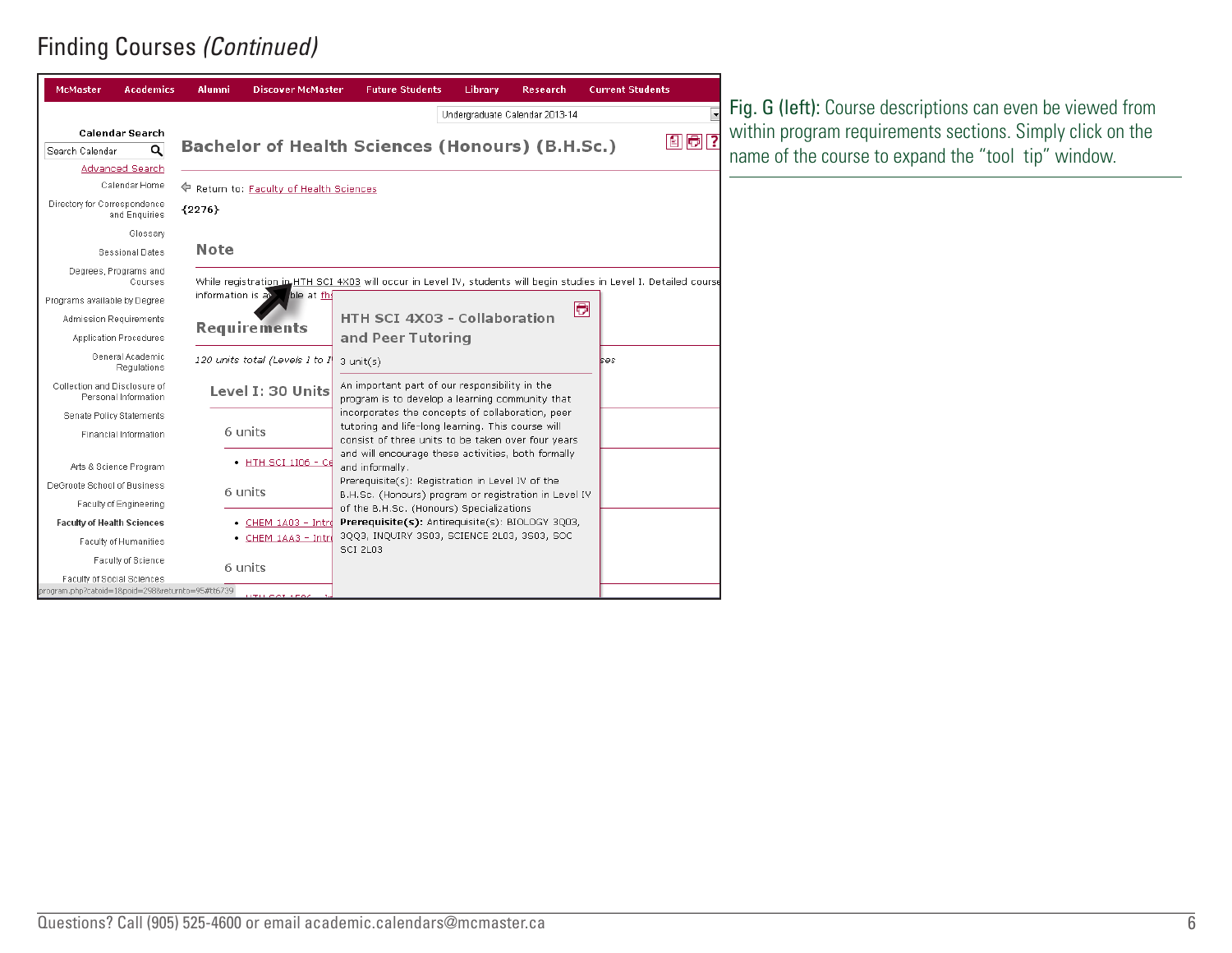#### 4. Printing Pages from the Calendar

Each page of the calendar has a 'printer friendly' version that can be accessed by clicking the maroon printer icon at the top right of the page. This version of the page has limited graphic elements and has a simple design for easy printing (Fig. H). Also, within each set of program requirements, you may access a printer-friendly version of the requirements (and accompanying notes) that are designed to allow you to make hand-written notes after printing. Click on the icon depicting a sheet of paper for this *Degree Planner* feature (Fig. I). PDF versions of calendars from 1978-2014 may also be viewed at http://registrar.mcmaster.ca/undergraduate-calendar-archive.